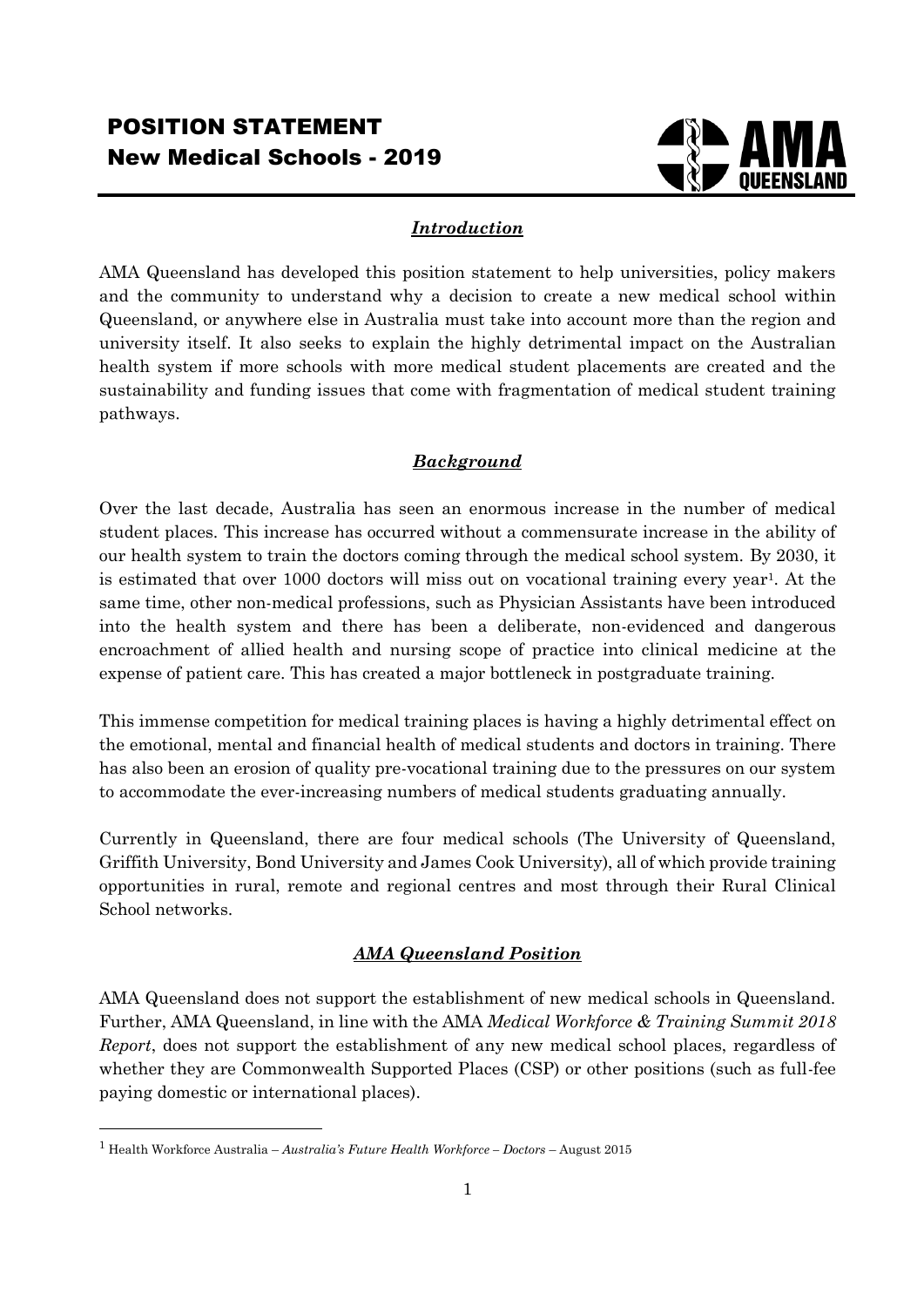AMA Queensland strongly supports the need for greater collaboration between existing providers of medical degrees in Queensland with appropriately resourced and accredited local institutes and universities in regional centres to enhance the experience and training of medical students who already train in these regions.

There are a number of criteria and conditions which need to be met before the establishment of new medical schools in Queensland including:

- Consideration of medical workforce projections;
- Existing availability of places;
- Impact on existing medical programs;
- Impact on existing teaching resources, including consideration of undergraduate, prevocational and specialist training;
- Availability of quality prevocational and vocational training places;
- Ability of Hospital and Community based medical education providers to recruit and retain senior medical staff capable of providing quality medical education;
- No net increase in the number of medical students graduating in Australia; and
- Business case that demonstrates provision of same, or better-quality medical training in a sustainable manner without the need for additional funding sources such as additional Government subsidies or funding or fees paid by non-CSP students (both domestic and international).

AMA Queensland does not support the establishment of a new medical school in Queensland as the above criteria and conditions are not met. Further, AMA Queensland does not believe that the burden of addressing the maldistribution of doctors in Queensland should be left solely to medical schools.

**No Increase in National Medical Student Numbers:** AMA Queensland reiterates that under no circumstances should the total national number of medical students increase. This is a call that has been reflected in a national workforce report on the future of our medical workforce<sup>2</sup> .

# *Solutions*

AMA Queensland recognises that the desire to create new medical schools stems from the need to address medical workforce mal-distribution. However, AMA Queensland believes that there are better solutions to the shortage of doctors in rural and regional areas. In this section, we provide comprehensive policy solutions which would help solve problems such as the supply of doctors to rural areas, medical training and the mental health of our medical students and doctors.

<sup>2</sup> Health Workforce Australia – *Australia's Future Health Workforce – Doctors* – August 2015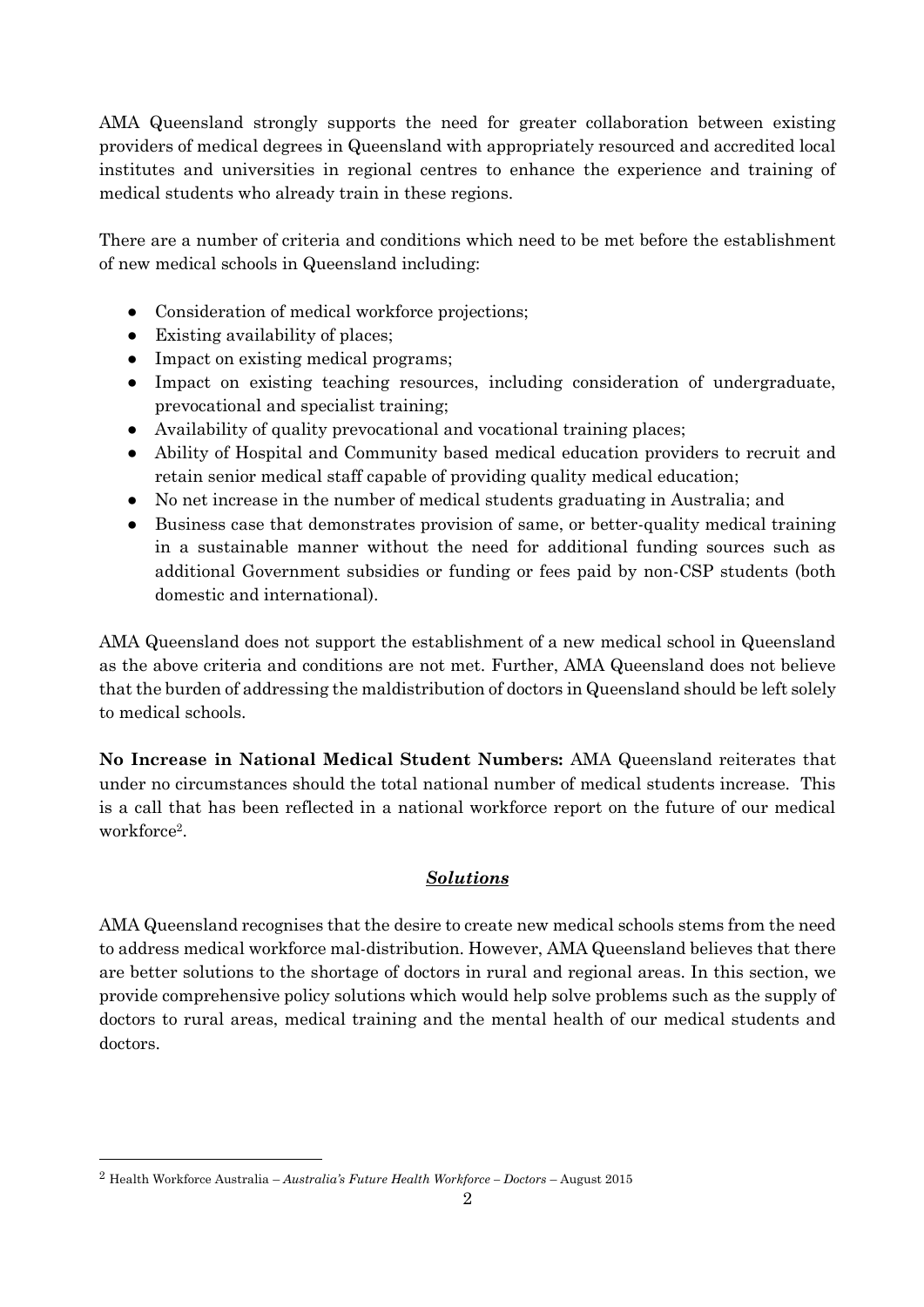**Establish a Queensland Medical Education Training Institute:** Rather than establishing new medical schools, the Queensland Government should establish a Queensland Medical Training Institute (QMETI) as outlined in AMA Queensland's *Health Vision Part 2.*<sup>3</sup>

QMETI would help provide a greater level of workforce coordination, research and development than that which currently exists across the health sector in Queensland. Modelled on the Health Education and Training Institute (HETI) established by NSW Health<sup>4</sup>, QMETI would produce better trained doctors which in turn would produce better patient outcomes. AMA Queensland believes QMETI should be responsible for all standard setting and accreditation of prevocational training positions in Queensland. QMETI will report to the Office of the Chief Medical Officer (OCMO) and will provide quality, accredited, networked training pathways for graduating medical students to ensure they receive a quality prevocational training which prepares them for vocational training and further, prepares them for rural and regional practice.

AMA Queensland believes QMETI should have focused competencies that respond to pressing workforce concerns and broader patient outcomes. Importantly, QMETI can provide significant value by providing expert assistance to the Colleges and Queensland Health in establishing network training programs and working with existing Regional Training Hubs in rural and regional areas of need. The additional support offered by a dedicated QMETI will allow these regions to access resources to establish a critical mass of trainers and trainees, ensuring that future workforce needs are met.

**Increased Regional Collaboration:** AMA Queensland firmly believes that to improve health access and services for people living in regional, rural and remote Queensland, solutions need to be focussed and aimed at addressing health workforce shortages in the regions through a renewed focus on continual training, recruitment and retention.

AMA Queensland strongly supports greater collaboration, engagement and partnerships between existing medical degree providers and local education providers and institutions including established Regional Training Hubs (RTHs). These should include increasing medical research collaboration, provision of additional medical training and education (such as skill labs, simulation training, courses, further education opportunities) and exploring other opportunities to build on the rural school framework that already exists in most locations. Such collaboration and vertical integration will allow a continuum of learning and training for medical students to progress to vocational training opportunities within regional and rural settings.

Improved collaboration may even allow the provision of medical training within pre-clinical years in a regional setting allowing for further exposure of pre-clinical students to rural and regional settings. Recognizing that rural and regional placements are valuable for general medical training, and there is a significant resource of senior clinicians in these areas, we encourage existing medical schools to develop longitudinal placements of medical students into

<sup>3</sup> https://www.amaq.com.au/page/Advocacy/AMA\_Queenslands\_Health\_Vision/part-two-workforce-and-training/

<sup>4</sup> http://www.heti.nsw.gov.au/about/